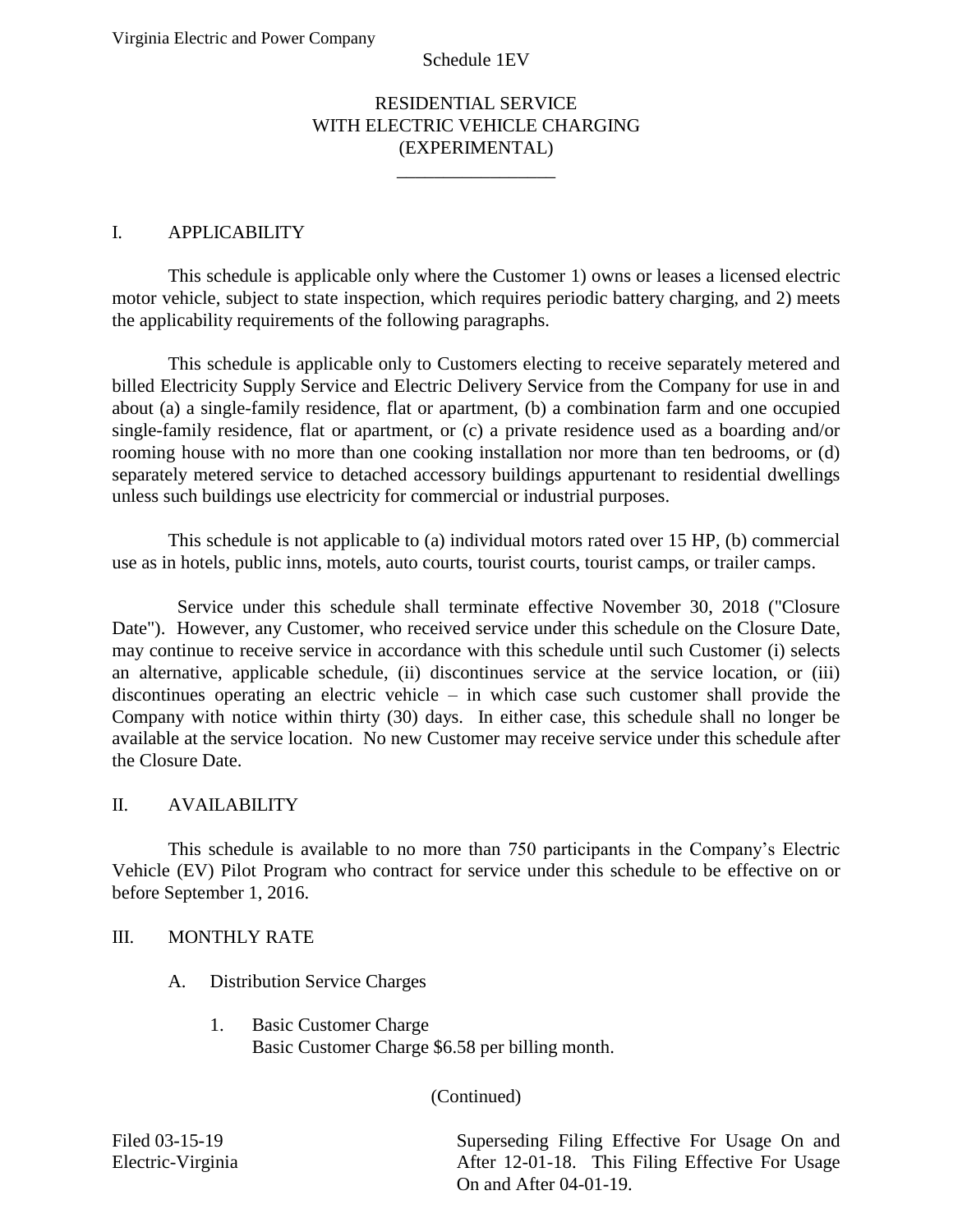Schedule 1EV

#### RESIDENTIAL SERVICE WITH ELECTRIC VEHICLE CHARGING (EXPERIMENTAL)

#### (Continued)

 $\overline{\phantom{a}}$  , where  $\overline{\phantom{a}}$ 

#### III. MONTHLY RATE (Continued)

|                                                             |  | 2. |                                                     | Plus Distribution kWh Charge                                                                                                       |                      |                          |  |  |
|-------------------------------------------------------------|--|----|-----------------------------------------------------|------------------------------------------------------------------------------------------------------------------------------------|----------------------|--------------------------|--|--|
|                                                             |  |    | a.                                                  | All On-peak, Intermediate,<br>and Off-peak kWh                                                                                     | @                    | 1.9396 $\phi$ per kWh    |  |  |
|                                                             |  |    | $\mathbf b$ .                                       | Plus All Super Off-peak kWh                                                                                                        | $^{\copyright}$      | $0.0103¢$ per kWh        |  |  |
|                                                             |  | 3. |                                                     | Plus each Distribution kilowatt-hour used is subject to all applicable riders,<br>included in the Exhibit of Applicable Riders.    |                      |                          |  |  |
| <b>Electricity Supply (ES) Service Charges</b><br><b>B.</b> |  |    |                                                     |                                                                                                                                    |                      |                          |  |  |
|                                                             |  | 1. |                                                     | Generation kWh Charge, April 16 through October 15:                                                                                |                      |                          |  |  |
|                                                             |  |    |                                                     | All On-peak ES kWh                                                                                                                 | $^{\copyright}$      | 8.9694 $\phi$ per kWh    |  |  |
|                                                             |  |    |                                                     | All Intermediate ES kWh                                                                                                            | $^{\copyright}$      | 3.6044 $\phi$ per kWh    |  |  |
|                                                             |  |    |                                                     | All Off-peak ES kWh                                                                                                                | $^{\textregistered}$ | $1.5596¢$ per kWh        |  |  |
|                                                             |  |    |                                                     | All Super Off-peak ES kWh                                                                                                          | @                    | $0.4192\phi$ per kWh     |  |  |
|                                                             |  | 2. | Generation kWh Charge, October 16 through April 15: |                                                                                                                                    |                      |                          |  |  |
|                                                             |  |    |                                                     | All On-peak ES kWh                                                                                                                 | $^{\omega}$          | $4.3474\phi$ per kWh     |  |  |
|                                                             |  |    |                                                     | All Off-peak ES kWh                                                                                                                | @                    | 1.9882 $\varphi$ per kWh |  |  |
|                                                             |  |    |                                                     | All Super Off-peak ES kWh                                                                                                          | @                    | $1.3103¢$ per kWh        |  |  |
|                                                             |  | 3. |                                                     | Plus Transmission kWh Charge                                                                                                       |                      |                          |  |  |
|                                                             |  |    |                                                     | All kWh                                                                                                                            | @                    | $0.970\phi$ per kWh      |  |  |
|                                                             |  |    | $\mathbf{D1}$                                       | $\mathbf{1}$ $\mathbf{1}$ $\mathbf{1}$ $\mathbf{1}$ $\mathbf{1}$ $\mathbf{1}$ $\mathbf{1}$ $\mathbf{1}$ $\mathbf{1}$<br>$\cdots$ 1 | $\cdots$             |                          |  |  |

- 4. Plus each Electricity Supply kilowatt-hour used is subject to all applicable riders, included in the Exhibit of Applicable Riders.
- C. The minimum charge shall be the Basic Customer Charge in Paragraph III.A.1., above.

(Continued)

Filed 03-15-19 Superseding Filing Effective For Usage On and Electric-Virginia After 12-01-18. This Filing Effective For Usage On and After 04-01-19.